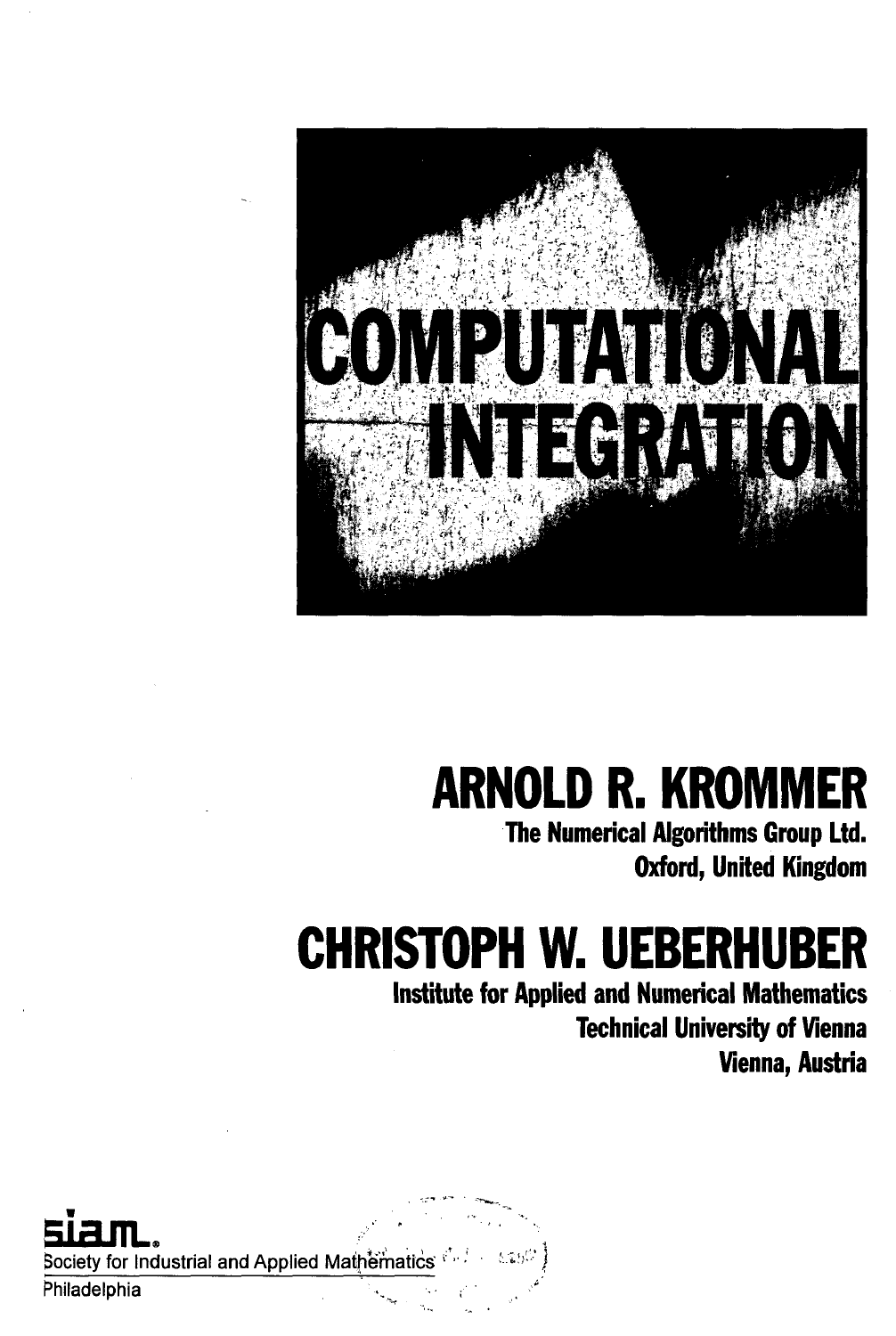## Contents

| Preface<br>ix<br><b>Notation</b><br>xiii |         |                                                                        |    |  |
|------------------------------------------|---------|------------------------------------------------------------------------|----|--|
|                                          |         |                                                                        |    |  |
|                                          |         | <b>CHAPTER 1. Mathematical Foundations of Integration</b>              | 3  |  |
|                                          | 1.1     |                                                                        | 3  |  |
|                                          | 1.2     |                                                                        | 10 |  |
|                                          | 1.3     | Cauchy Principal Value Integrals                                       | 14 |  |
|                                          | 1.4     |                                                                        | 17 |  |
|                                          | 1.5     |                                                                        | 24 |  |
|                                          |         | <b>CHAPTER 2. Computational Integration in Practice</b>                | 29 |  |
|                                          | 2.1     |                                                                        | 30 |  |
|                                          | $2.2\,$ | Integral Transforms                                                    | 33 |  |
|                                          | 2.3     |                                                                        | 37 |  |
|                                          | 2.4     |                                                                        | 44 |  |
|                                          |         | <b>CHAPTER 3. Fundamentals of Computational Integration</b>            | 49 |  |
|                                          | 3.1     |                                                                        | 49 |  |
|                                          | 3.2     |                                                                        | 52 |  |
|                                          | 3.3     |                                                                        | 56 |  |
|                                          | 3.4     | The Conditioning of Integration Problems $\ldots \ldots \ldots \ldots$ | 62 |  |
|                                          | 3.5     | Software for Computational Integration $\ldots \ldots \ldots \ldots$   | 66 |  |
|                                          | 3.6     |                                                                        | 75 |  |
|                                          | 3.7     |                                                                        | 79 |  |

 $\sim$ 

 $\hat{\boldsymbol{\cdot}$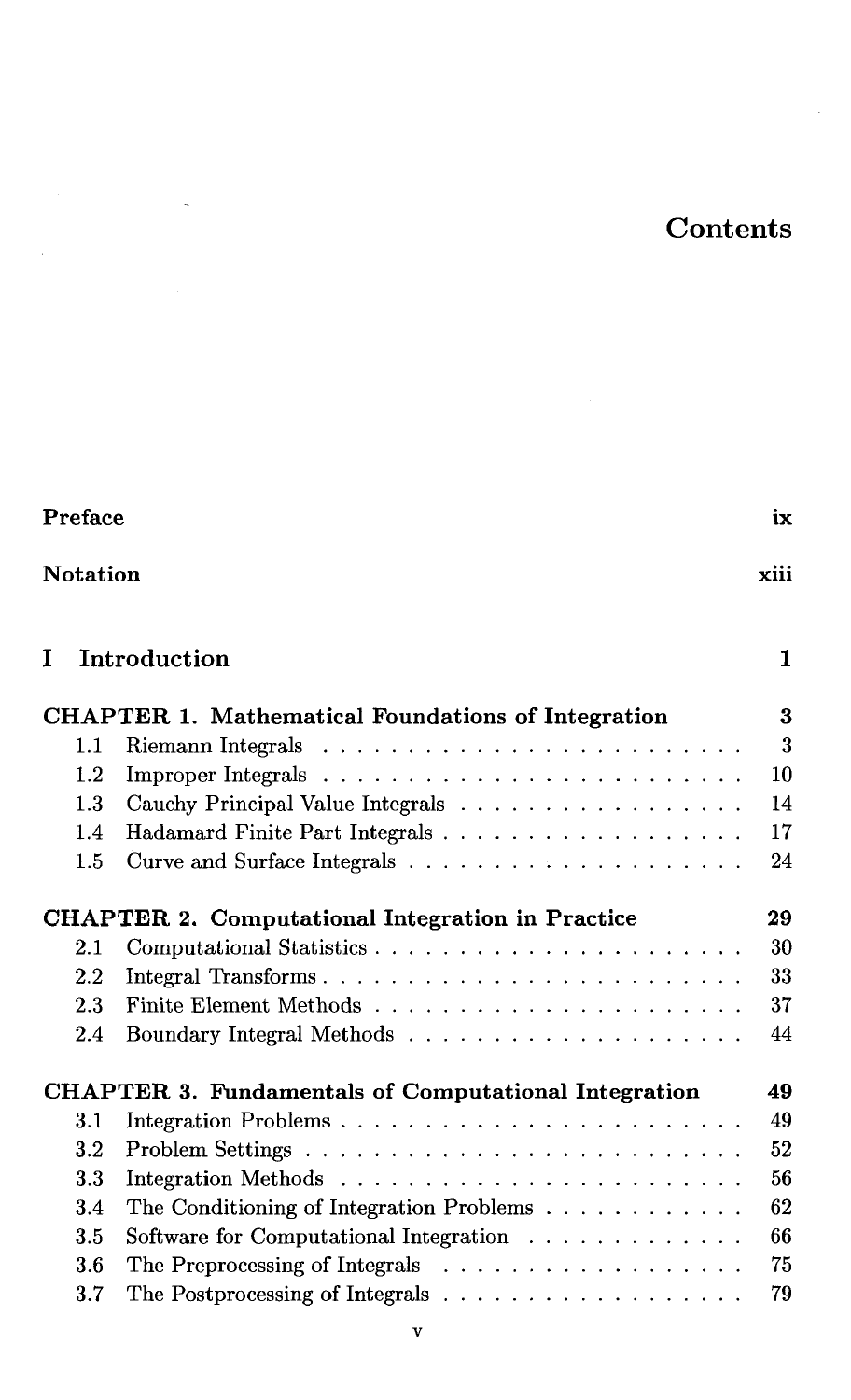| $\mathbf{I}$                                  | <b>Symbolic Integration</b>                                                                                                                                                                                                                                                                                               | 89                                                |
|-----------------------------------------------|---------------------------------------------------------------------------------------------------------------------------------------------------------------------------------------------------------------------------------------------------------------------------------------------------------------------------|---------------------------------------------------|
| 4.1<br>4.2<br>4.3<br>4.4<br>4.5<br>4.6<br>4.7 | <b>CHAPTER 4. Symbolic Integration</b><br>Representations and Operations in Algebraic Computation<br>The Problem of Symbolic Integration<br>Integration of Rational Functions<br>Integration of Elementary Functions<br>Integration of Nonelementary Functions<br>Symbolic Methods for Preprocessing Integration Problems | 91<br>92<br>99<br>101<br>103<br>107<br>108<br>110 |
| Ш                                             | <b>Numerical Integration</b>                                                                                                                                                                                                                                                                                              | 111                                               |
|                                               | <b>CHAPTER 5. Univariate Integration Formulas</b>                                                                                                                                                                                                                                                                         | 113                                               |
| 5.1                                           | Construction of Quadrature Formulas                                                                                                                                                                                                                                                                                       | 114                                               |
| 5.2                                           | Simple Interpolatory Quadrature Formulas                                                                                                                                                                                                                                                                                  | 125                                               |
| 5.3                                           | Compound Quadrature Formulas                                                                                                                                                                                                                                                                                              | 144                                               |
|                                               | <b>CHAPTER 6. Multivariate Integration Formulas</b>                                                                                                                                                                                                                                                                       | 155                                               |
| 6.1                                           | Construction of Cubature Formulas                                                                                                                                                                                                                                                                                         | 155                                               |
| 6.2                                           |                                                                                                                                                                                                                                                                                                                           | 165                                               |
| 6.3                                           |                                                                                                                                                                                                                                                                                                                           | 185                                               |
| 6.4                                           |                                                                                                                                                                                                                                                                                                                           | 202                                               |
| 6.5                                           | Lattice Rules                                                                                                                                                                                                                                                                                                             | 213                                               |
| 6.6                                           |                                                                                                                                                                                                                                                                                                                           | 232                                               |
|                                               | <b>CHAPTER 7. Methods for Special Integration Problems</b>                                                                                                                                                                                                                                                                | 235                                               |
| 7.1                                           | Oscillatory Integrals on Bounded Regions                                                                                                                                                                                                                                                                                  | 235                                               |
| 7.2                                           | Integrals on Unbounded Regions                                                                                                                                                                                                                                                                                            | 244                                               |
| 7.3                                           |                                                                                                                                                                                                                                                                                                                           | 265                                               |
| 7.4                                           |                                                                                                                                                                                                                                                                                                                           | 276                                               |
| 7.5                                           |                                                                                                                                                                                                                                                                                                                           | 290                                               |
|                                               | <b>CHAPTER 8. Integration Algorithms</b>                                                                                                                                                                                                                                                                                  | 297                                               |
| 8.1                                           |                                                                                                                                                                                                                                                                                                                           | 298                                               |
| 8.2                                           |                                                                                                                                                                                                                                                                                                                           | 318                                               |
| 8.3                                           | Special Features of Integration Algorithms                                                                                                                                                                                                                                                                                | 330                                               |
|                                               | <b>CHAPTER 9. Parallel Numerical Integration</b>                                                                                                                                                                                                                                                                          | 349                                               |
| 9.1                                           | Parallelism in Integration Algorithms                                                                                                                                                                                                                                                                                     | 349                                               |
| 9.2                                           | Parallelization Schemes for Integration Algorithms                                                                                                                                                                                                                                                                        | 358                                               |
| 9.3                                           | Practical Parallelization of Integration Algorithms                                                                                                                                                                                                                                                                       | 371                                               |

## **VI**